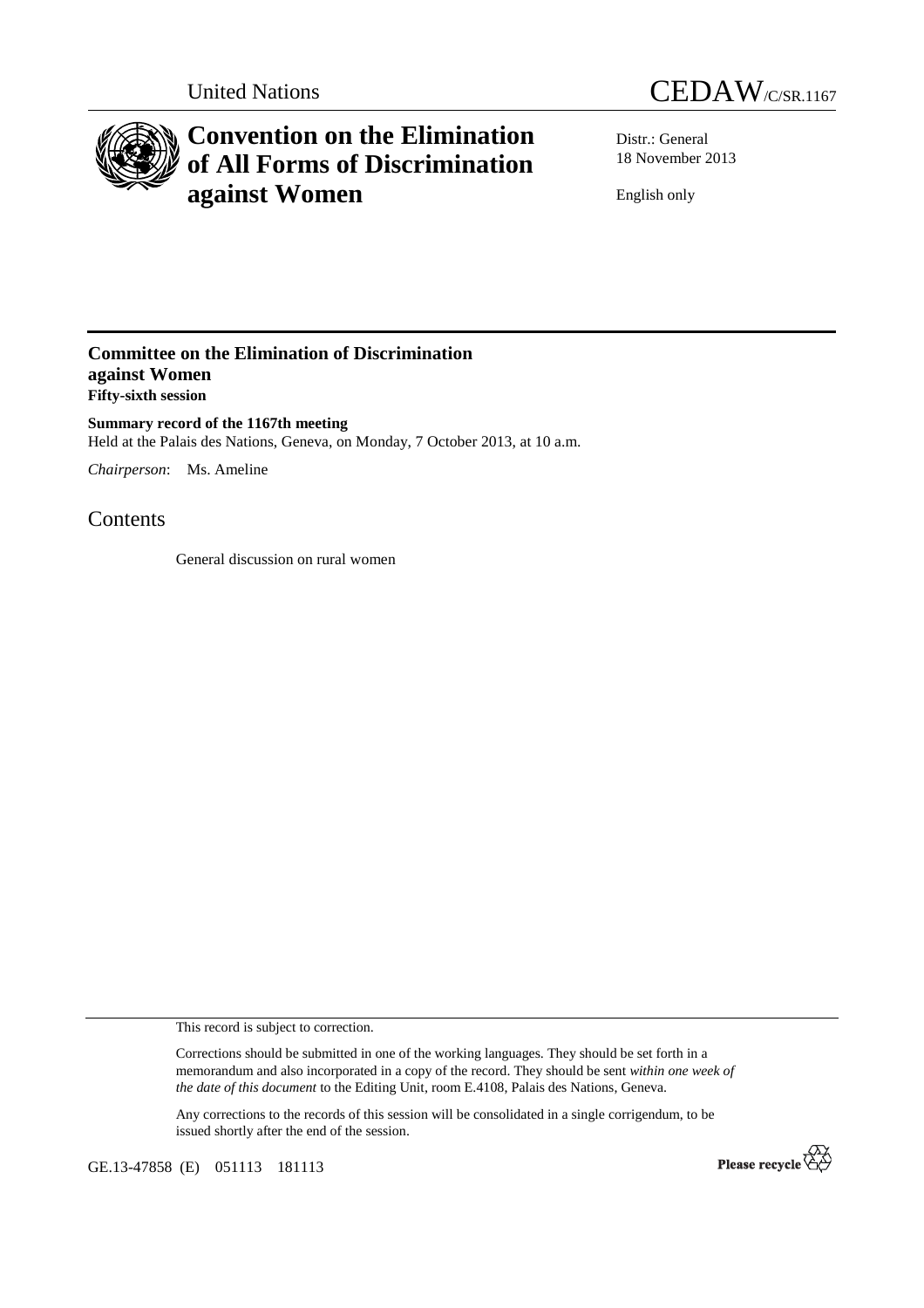*The meeting was called to order at 10 a.m.* 

## **General discussion on rural women**

1. **The Chairperson** welcomed the many participants in the discussion, including States parties, United Nations bodies and non-governmental organizations. She said that rural women made crucial contributions to the development of their communities, yet their rights were still insufficiently taken into account when designing legislation, policies, budgets and development projects. The half-day general discussion marked the start of the process of drafting a general recommendation on rural women, which was intended to provide guidance to States parties on the measures required to ensure that they fully met their obligation to protect and observe women's human rights in accordance with article 14 of the Convention.

2. **Ms. Rasmusson** (World Food Programme (WFP)), speaking also on behalf of the Food and Agricultural Organization (FAO), International Fund for Agricultural Development (IFAD) and UN-Women, said that 70 per cent of the 1.4 billion extremely poor people in the world (those living on less than US\$ 1.25 per day) lived in rural areas. Most of those people depended either completely or partly on agriculture, 43 per cent of whom were women. Any discussion about decent work must reflect the burden of unpaid care work, which was borne mostly by rural women because of a lack of infrastructure and services. Over 150 million people would be lifted out of hunger if women had equal access to land, education, tools, technologies, credit, markets and political participation.

3. FAO, IFAD, UN-Women and WFP were committed to achieving a world of equity without hunger. More sustainable results could be achieved by joining forces to empower rural women economically through the promotion of gender equality and women's rights. The structural economic, social and political factors that caused gender inequalities and discrimination must be eliminated.

4. The empowerment of rural women was also fundamental for addressing genderbased violence, which was more acute in rural areas, where harmful practices were more widespread. Partnerships must be forged with men and boys to champion positive steps towards the improvement of the status and condition of rural women.

5. Gender perspectives must be mainstreamed into all rural, agricultural and development policies, plans and budgets and macroeconomic policies must be especially sensitive to their impact on rural women. The Convention was truly important in raising awareness of the needs of rural women and should guide gender-sensitive rural development.

6. **Mr. Salama** (Director of the Human Rights Treaties Division) said that the Committee was undoubtedly one of the most productive treaty bodies, especially when it came to drafting general recommendations. Rural women often had low status, which made them vulnerable and subject to multiple discrimination. The general recommendation would be a testing ground for taking into consideration human rights violations against the backdrop of the indivisibility of fundamental rights and the diverse cultures and traditions worldwide. The Committee's work in promoting greater understanding of the provisions of the Convention would help to ensure that the universality of human rights became a reality and was put into practice on the ground.

7. **Ms. Gabr** said that the Convention was the first instrument to recognize rural-urban differences explicitly and article 14 designated rural women as a distinct population. She commended the significant efforts made by non-governmental organizations to improve the status of rural women, including awareness-raising activities, exchanges of best practices, skills and expertise and the creation of projects. She was grateful for the contributions of the academic community to the Committee's work and the working group's drafting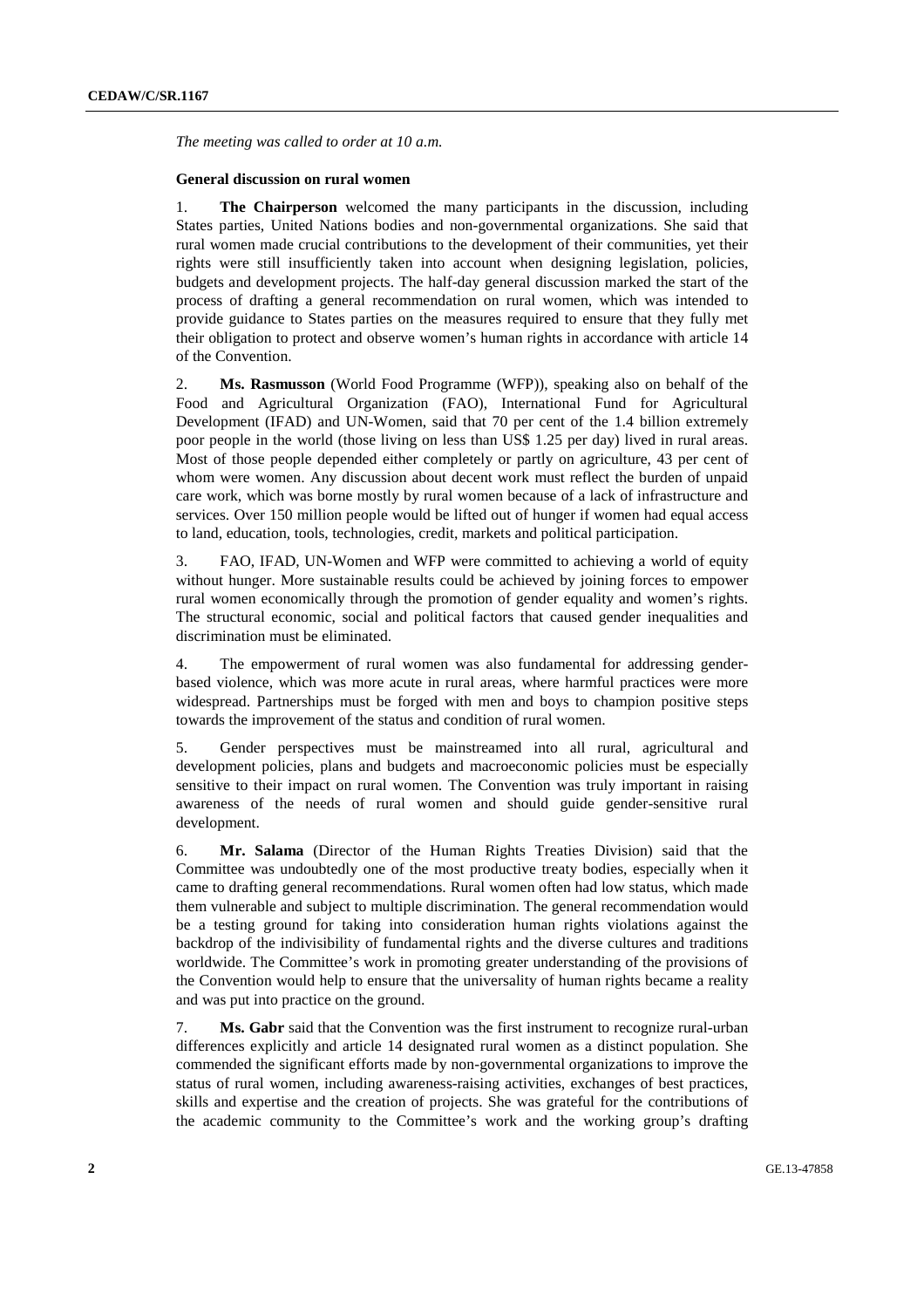exercise. The proposed general recommendation would provide an opportunity to address gender-based discrimination in rural areas and to develop a framework to expand the interpretation of State obligations to help eliminate discrimination and promote equality for rural women.

8. **Ms. Aouij** (Working Group on the issue of discrimination against women in law and practice) said that the Working Group had been set up by the Human Rights Council in October 2010 and consisted of five independent experts from different geographical locations. Its mandate was to establish best practices, make recommendations to States parties and discuss ways of meeting the Millennium Development Goals, particularly to promote gender equality and empower women. Its current focus was on eliminating discrimination against women in social and economic life, especially in the context of economic crises.

9. Rural women continued to suffer disproportionately from poverty, illiteracy and unemployment, and the lack of access to social services, family planning and microcredit services kept them in a state of near servitude.

Turning to women's empowerment and participation in political life and decisionmaking, she said that rural women believed that they were not entitled to discuss politics; they lived in a private, sheltered and closed environment, while politics took place in an open public sphere. Efforts must be focused on providing more opportunities and training to enable rural women to enter politics and decision-making at the local level; improving working and living conditions and access to basic services and information (including facilities for the care of children and elderly dependents); encouraging more participation in public debates; and facilitating access to credit, employment and other support to enable them to become financially independent.

11. States had a responsibility to ensure the effective implementation of development policies and strategies that led to equality and helped to reduce the vulnerability of rural women, strengthen their economic empowerment and protect them from violence.

12. **Mr. de Schutter** (Special Rapporteur on the right to food), accompanying his statement with a slide presentation, said that the relationship between women's equality and the right to food was very important. Empowering women increased the availability of food. The situation of children was significantly improved when women had a say in how the household budget was spent because, when women's rights were recognized, their bargaining position was strengthened and their household choices benefited the health, nutrition and education of children. Nutritional outcomes were directly improved by women's empowerment, which resulted in women becoming educated, marrying later, having fewer children and earning an income, and led to better health and nutrition levels for all the family.

13. A major obstacle to women's empowerment was a cycle of discrimination that must be broken. Women had to stay at home to care for children and elderly relatives and had a weak negotiating position within their own households. They had fewer opportunities to seek education and outside employment, because they lacked extra time, and thus enjoyed limited mobility. The constraints that women faced should be recognized; they needed relief from the burdens that they shouldered, which should be shared more equitably by challenging stereotypical gender roles, involving men in household tasks and ensuring adequate public services.

14. Public works and school-feeding programmes could help change the lives of rural women and girls. Furthermore, States must act to remove all discriminatory legislation and develop multisectoral national strategies, with the participation of both men and women, to support women's collectives and their endeavours as food producers and entrepreneurs.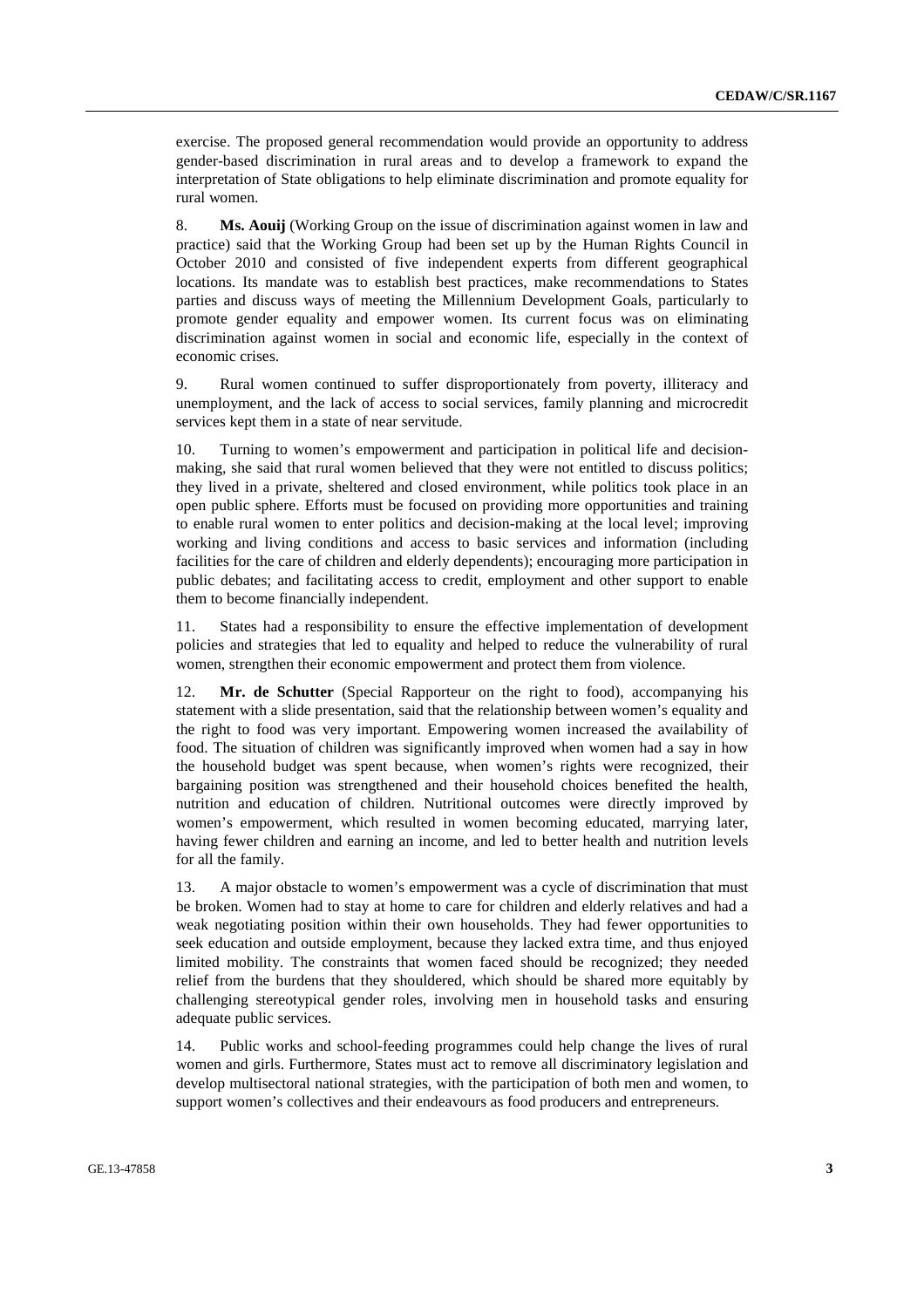15. **Ms. Gomez** (Global Initiative for Economic, Social and Cultural Rights) said that land was a critical issue for rural women. Their livelihoods and welfare were inextricably linked to their right to land. Women produced 50 per cent of food globally and up to 80 per cent in the developing world, yet only around 1 per cent of women owned land. Many held land rights through a male family member and often systems of customary law did not permit widowed women to inherit land from their deceased husbands. When women did have access to land, their plots were usually smaller and of lower quality than men's.

16. Secure land rights helped to raise the status of women, increasing their decisionmaking power and autonomy, and possibly helping to prevent the spread of HIV/AIDS by promoting women's economic empowerment and reducing their vulnerability to certain forms of gender-based violence. It was vital for women, and not just households, to enjoy secure rights to land, which had a positive impact on food security and nutrition, the management of environmental risks and natural resources, and economic sustainability. Certain studies also linked land rights to better health and educational outcomes for children. The drafting of a general recommendation presented an ideal opportunity to highlight the issue of land rights. She urged the Committee to foster the development of a normative framework for women's land rights, to clarify States' obligations in that area, and to encourage them to amend discriminatory laws, review domestic legislation and end harmful practices. It was necessary to focus on the needs of rural women, involving them in consultation processes, to address gaps between customary law and national legislation and to ensure the cooperation of communities and local authorities. It was important to highlight obstacles to substantive equality, such as social and cultural practices, poor awareness of rights, especially at institutional level, illiteracy and lack of education and limited access to justice. She encouraged the Committee to express concern that customs and practices in rural areas prevented women from enjoying secure rights to land and to urge States to develop comprehensive strategies to address those problems, including through the use of temporary special measures and campaigns to raise awareness of women's rights.

17. **Ms. de Albuquerque** (Special Rapporteur on the human right to safe drinking water and sanitation) said that the lack of access to sanitation undermined women's dignity and human rights. Insufficient progress had been made in achieving the Millennium Development Goals, and millions of people still lacked access to clean water and sanitation, leading to a host of problems, including the spread of disease. For example, the lack of sanitation facilities prevented many girls from attending school, and women avoided seeking medical care in hospitals without adequate toilet facilities.

18. Throughout the world, around a billion people were forced to practise open defecation on a daily basis. That situation placed women in particular in a vulnerable situation. Inadequate menstrual hygiene management also forced girls to miss school, especially where sanitary facilities were absent or sanitary pads too expensive. Rural women employed as sex workers in cities, particularly illegal migrants, often found it difficult to access water and sanitation facilities, and were vulnerable to abuse from their employers, who sometimes reportedly charged them for the use of such facilities. Lack of access to water or sanitation deprived women of other rights, including the right to education, health care and employment. In certain cases, inadequate sanitation facilities could even amount to cruel, inhuman or degrading treatment. She drew attention to the fact that persons with unrestricted access to water frequently paid less for those services than poor communities in rural areas.

19. She encouraged the Committee to urge States parties to collect sex- and agedisaggregated data on the situation of women in rural areas. It was also necessary to establish a framework to monitor action to ensure access to water and sanitation and to require States to report on progress made.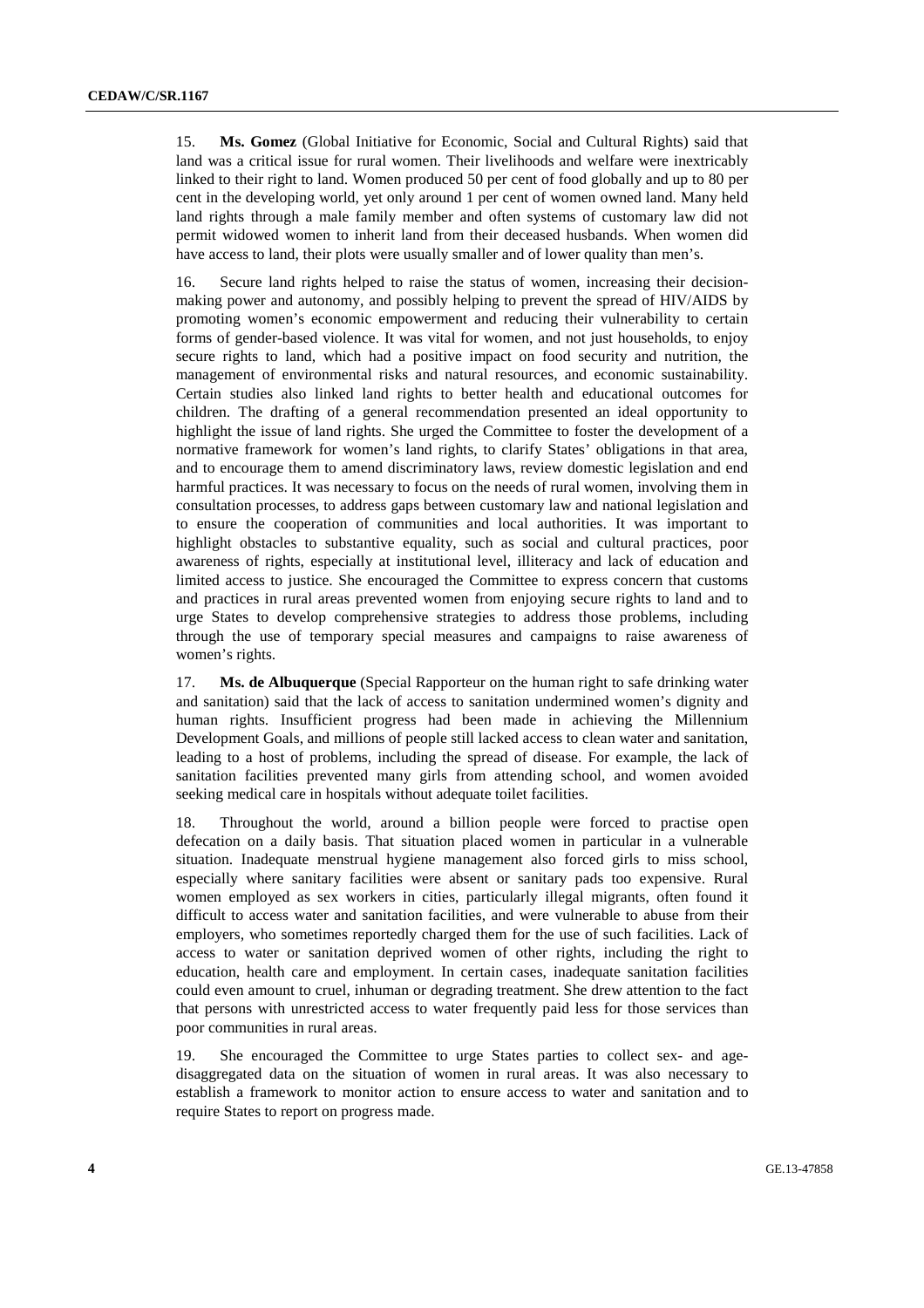20. **Ms. Shivutse** (Groots Kenya) said that there were serious gender disparities with regard to access to land and conflicting laws relating to inheritance rights in Kenya. Groots Kenya had set up a group to monitor community land use and was involved in increasing access to legal information, as legal advice was extremely expensive. It had also launched campaigns to promote accountability and to raise awareness of the provisions of the Convention and the relationship between land rights and other development issues.

21. **Ms. Stasinowsky** (Australia) said that rural women often faced multiple discrimination and disadvantages, such as isolation and a lack of opportunities or access to services. The Government had implemented a range of measures and an aid programme to improve women's access to services, end violence against women and ensure that women participated in policy development and decision-making.

22. Removing the barriers that rural women faced in accessing key services could have a significant impact. For example, facilitating access to education and training could lead to better employment opportunities and decent work for women. Her Government was working to improve access to information and communication technologies in rural and remote areas, through programmes such as the digital hubs programme, which provided literacy training. It was also seeking to improve access to health, education, government services and business opportunities and to help women to overcome physical and social isolation. The aid programme was aimed at women's education, training and leadership and provided resources for entrepreneurship and access to credit and markets. The programme also aimed to expand mobile telephone access to poor women. Eliminating violence against women through comprehensive national responses improved women's ability to contribute to the development of their communities and the country.

23. **Mr. Cacho** (Spain) said that public policies should include a special focus on rural women. The general recommendation should call for improving the information available on rural women, through the collection of gender-disaggregated data, and efforts to foster an information society through public policies that take into account the needs of rural women. It was essential to implement strategies that presented women as key players in the economic diversification of rural areas and the services sector, as they were frequently better qualified than men, and policies to promote a work-life balance, rural family businesses and positive action to support women entrepreneurs. It was also essential to promote women's participation in decision-making bodies in rural areas, for example by making public support contingent on a certain share of women in decision-making roles. Efforts must be stepped up to assist women facing discrimination or violence, including minority women, and to implement awareness-raising campaigns on the role of women in society in general and in rural areas in particular.

24. **Mr. Quintanilla** (Cuba) said that rural women faced a number of challenges in Cuba, including a lack of employment opportunities, particularly in highland areas, a lack of recognition of their economic contribution and difficult living and working conditions. The Government had introduced a raft of measures to support rural women, including efforts to distribute and manage uncultivated land equitably, to increase women's participation in the agricultural sector, to introduce training schemes and to improve women's living conditions and business opportunities, including access to credit.

25. **Ms. Farani Azevêdo** (Brazil) said that rural women faced difficulties in accessing social services and productive resources, and were excluded from decision-making processes. In Brazil, measures to support rural women formed part of the Government's rural development agenda and included a national forum to combat violence against women in rural and forest areas, a national network to assist women in situations of violence, which included mobile support units, and a toll-free helpline to help victims of gender-based violence. The Government had also developed a technical assistance and rural development policy for women, and introduced a programme for the productive organization of rural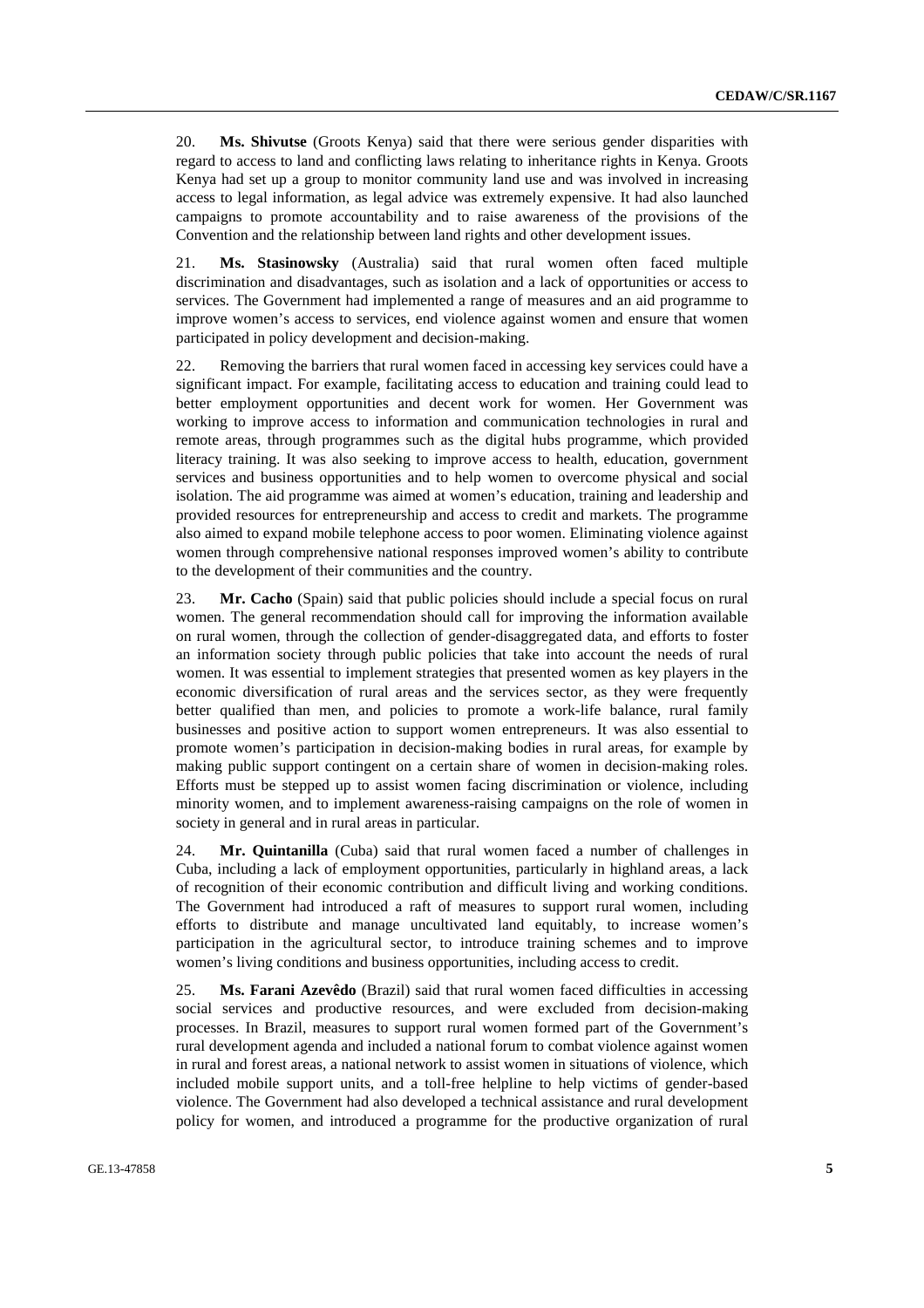women and a national programme to support family-run agriculture, which provided female farmers with access to credit and microcredit. Moreover, affirmative action programmes had been implemented, including schemes which set minimum participation quotas for programmes aimed at the commercialization of agricultural production.

26. **Ms. González** (Bolivarian Republic of Venezuela) said that the Government's strategy focused on ensuring access to resources to support micro-businesses and social and productive projects, in order to provide women with an income and decent work. It was necessary to develop programmes that provided comprehensive protection and support for the social and economic development of vulnerable women. In the Bolivarian Republic of Venezuela, the Women's Development Bank (Banmujer) provided credit and other financial services to women's groups and cooperatives, especially in the poorest areas. The Neighbourhood Mothers' Mission project aimed at supporting mothers living in extreme poverty by providing assistance and training. It was also important to acknowledge the importance of women's labour, and the Venezuelan Constitution enshrined domestic work as an economic activity which generated added value, wealth and increased welfare, stipulating that homemakers had the right to social security. Likewise, the legislation on equal opportunities was based on the principles of equal access to employment and equal pay for work of equal value. Since 2005, the minimum wage in rural areas had remained on a par with the wage in urban areas.

27. Lastly, it was essential to strengthen efforts to empower women working in the agricultural sector. However, none of the above-mentioned measures would be successful without a strong policy to break up very large agricultural holdings. The Government had developed a series of plans to promote the fair distribution and management or rural land through the provision of microcredits, machinery, infrastructure, training and advice. Moreover, the Government was endeavouring to empower women in the agricultural sector by collecting gender-disaggregated statistical data, which would help it to develop public policies tailored to the needs of rural women.

28. **Ms. Youssef** (Syrian Arab Republic) said that recent events in the country were disproportionately affecting rural women. Their tragic circumstances, including the death and displacement of family members and the loss of homes, incomes and services, had resulted from terrorist groups whose backers were guilty of crimes against the Syrian people. She also drew attention to the suffering of women in the Syrian Golan Heights currently occupied by Israel, in violation of international and humanitarian law.

29. **The Chairperson** pointed out that the specific situation of women in conflict, though deserving of attention, would be addressed in a separate general recommendation.

30. **Ms. Putanapan** (Thailand) said that the Thai Government had been taking steps to fulfil women's rights, such as establishing a national women's development fund for the creation of career opportunities, granting universal access to education regardless of residency status and setting up centres for training in information and communication technologies. Thailand was facing challenges in implementing water provision and sanitation policies. Migrant workers in urban areas were not discriminated against and had the same access to sanitation facilities as their Thai counterparts.

31. **Ms. Kaaria** (Food and Agriculture Organization (FAO)) said that the general recommendation should: encourage States parties to foster rural women's leadership and participation in institutions and policymaking; emphasize a broadening of social protection programmes to better respond to women's specific needs, opportunities and constraints; stress the urgency of employing more female outreach workers and recognizing women as direct clients of rural counselling services; underline the need to mitigate disasters by empowering women to be active in relief, recovery and resilience-building activities; and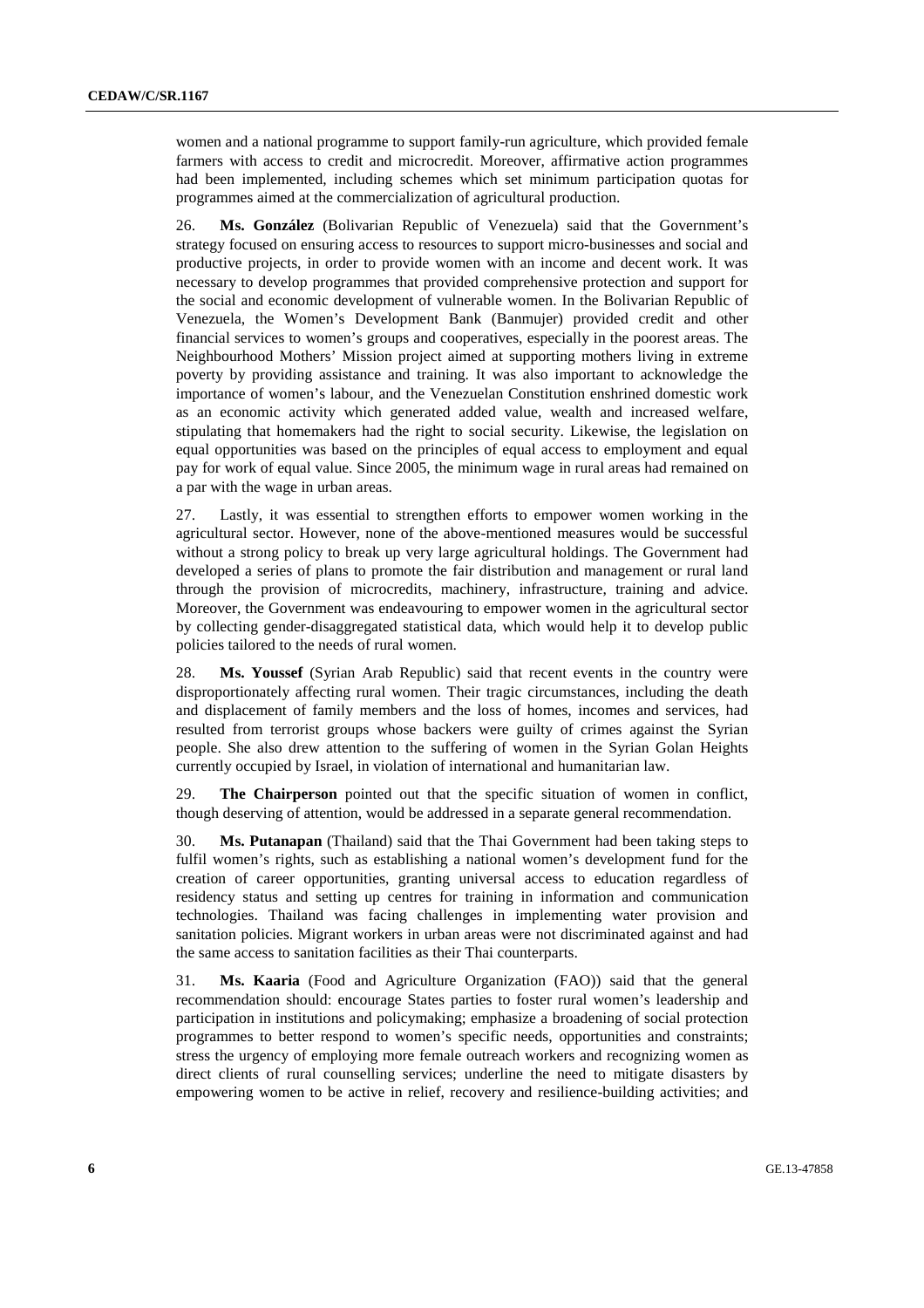address the need to increase rural women's technical knowledge of food harvesting techniques, preservation, storage and processing.

32. **Ms. Hartl** (International Fund for Agricultural Development) said that the face of rural poverty was changing, as increasing numbers of young people were moving to urban areas, leaving behind women, especially older ones, to work in agriculture. The Fund's gender policy centred around three strategic objectives, namely, fostering the economic empowerment of rural women, giving women an equal voice in rural institutions and reducing women's workloads. The general recommendation should not be limited to article 14 of the Convention and should focus on the legal and budgetary actions that States parties must take for the economic empowerment of rural women, such as promoting equal participation in public life, granting equal access to land and credit and eliminating harmful traditional practices. The general recommendation should also be an opportunity to enhance cooperation between the Fund, the Committee and the Office of the United Nations High Commissioner for Human Rights to make the Convention more relevant to rural women.

33. **Ms. Olney** (International Labour Organization (ILO)) said that the Organization had focused on the empowerment of rural women as a key strategic objective of its mandate to improve rural livelihoods. It had repeatedly called on States to promote gender and social justice in rural communities and to strengthen the participation of women in workers' organizations and cooperatives in rural areas. The Decent Work Agenda — which had at its core the concept of women as economic agents — provided a comprehensive framework to assist countries in addressing persistent structural gaps in rural areas, such as inadequate access to education and public services, precarious and limited employment and low productivity. The general recommendation should take into account international labour standards in order to make it more authoritative, especially ILO Rural Workers' Organisations Convention, 1975 (No. 141) and Rural Workers' Organisations Recommendation, 1975 (No. 149).

34. **Ms. Hien Tran** (Landesa), speaking on behalf of a group of seven NGOs, said that securing the right to land was essential to rural women's realization of their full potential and enjoyment of their rights and to sustainable economic development, global food security, gender equality and combating HIV/AIDS. Yet unequal access to land, which stemmed from complex legal and social and cultural factors, often lay at the heart of rural women's poverty and exclusion. She encouraged the Committee to clarify the obligations of States in respect of: establishing a clear legal and regulatory framework for the protection of women's land rights; ensuring effective access to justice in order for women to secure their land rights; removing preconceptions and discriminatory customary law as obstacles to land rights; protecting women from the adverse effects of private and foreign companies confiscating land; ending the practice of registering land only to male heads of household; providing gender-sensitive agricultural programmes and extension services; collecting comprehensive data on the de facto enjoyment of women's land rights; and promoting the participation and representation of rural women in all aspects of land-related laws, policies and programmes.

35. **Ms. Córdova** (FIAN International), speaking on behalf of 14 organizations advocating for the economic, social and cultural rights of women in rural communities, said that the general recommendation should explicitly recognize the right to adequate food and nutrition, as rural women's enjoyment of all their other rights could not be realized without it. It should also refer to the obligation to ensure women's access to, control, management and ownership of all natural and productive resources; value and protect rural women's knowledge, culture, traditions and practices as food producers; provide decent work for all rural women in accordance with international instruments; enable women to make informed decisions about their sexual and reproductive health; recognize and protect women's role in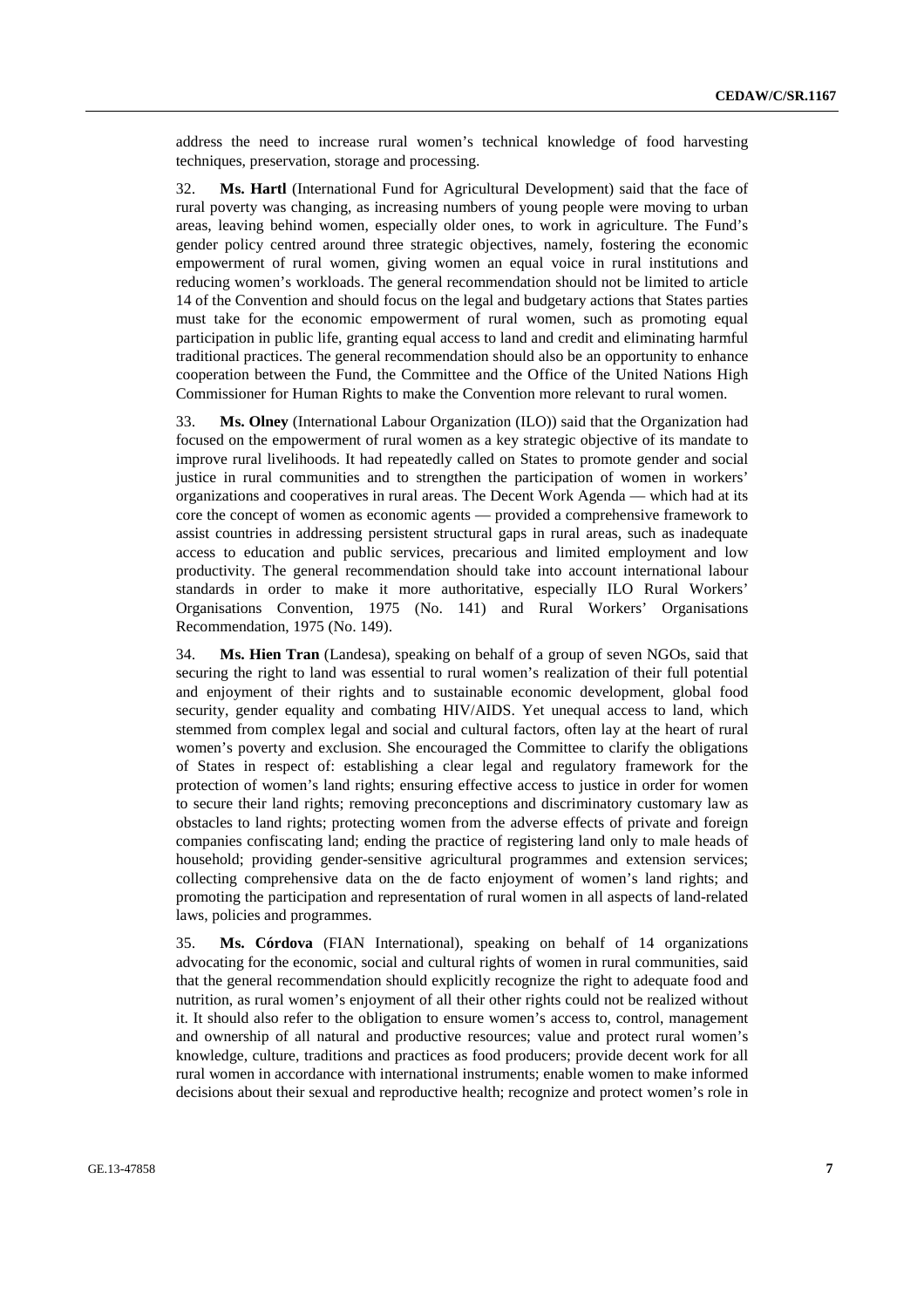farming, food production, processing and distribution; and establish an adequate legal and constitutional framework to guarantee rural women's fundamental rights and freedoms.

36. **Ms. Lee** (International Disability Alliance) said that rural women and girls with disabilities faced multiple discrimination because of their gender, disabilities and residence, which might also intersect with other factors such as ethnicity. As a result, their rights were often violated, they faced a lack of support for basic life necessities, assistive devices, mobility aids and health and rehabilitation services, they were three times less likely to be employed than other women, they were not deemed creditworthy, they tended not to have a voice in public life, they were subjected to forced sterilization and were often victims of sexual violence with limited access to justice. Accordingly, she urged the Committee to tackle the many barriers that impeded the full inclusion and participation of rural women and girls with disabilities. It should call on States to abolish discriminatory laws, policies and practices; take steps to make rural services and infrastructure accessible; raise awareness and provide training; systematically collect data in all domains disaggregated by disability, rural residence and indigenous background; and involve rural women and girls with disabilities in the development, implementation and monitoring of all initiatives of concern to them.

37. **Ms. Thomasen** (Centre for Reproductive Rights) said that rural women faced higher health-care costs yet had fewer health-care options and services and experienced higher maternal mortality rates. In order to enable rural women to exercise their reproductive rights and make informed decisions, States should ensure that a wide range of reproductive health information and services, including contraception and abortion, were legal and accessible and were provided free of charge or at low cost, and repeal laws that impeded rural women's access to reproductive health services, such as laws that mandated waiting periods or third-party consent to those services.

38. **Ms. Stiffler** (Soroptimist International) said that investing in small-scale farming, particularly by women, was a vital step towards meeting future food-production challenges. Yet, rural women still found it more difficult to access a range of resources such as credit, land, agricultural inputs and extensions, with obvious consequences for their food security. Based on its field experience, Soroptimist International proposed that the general recommendation should urge governments, civil society, the private sector and other relevant partners to: recognize the increasing role of women as primary producers and purchasers of food; take systemic, rights-based action to empower rural women; implement programmes to promote the financial, employment and food security as well as the education and public participation of rural women; and collect disaggregated data on a range of indicators of women's well-being rather than mere economic indicators.

39. **Ms. Rahamatali** (Care International) said that the general recommendation should encourage States to take immediate steps to guarantee equal rights to land, property and inheritance for men and women, implement policies and programmes to facilitate women's access to and control over land, water and other natural resources, engage women in policymaking and planning processes at all levels, increase gender-sensitive investment in women smallholder farmers and use gender-disaggregated data to track progress on genderspecific indicators. Moreover, States should study the constraints rural women faced in exercising their rights and ensure that existing policies did not reinforce gender discrimination.

40. **Ms. Barrios Marceles** (Colectivo Mujeres al Derecho) said that the agrarian reform policy initiated in Colombia in the 1990s that aimed at guaranteeing indigenous women farmers equal opportunity to participate in agricultural development projects had not closed the gap in land tenure, which was exacerbated by the fact that women were significantly more affected than men by forced displacement during armed conflict. Thousands of women had lost, or were on the brink of losing, their land in legal suits for failure to pay